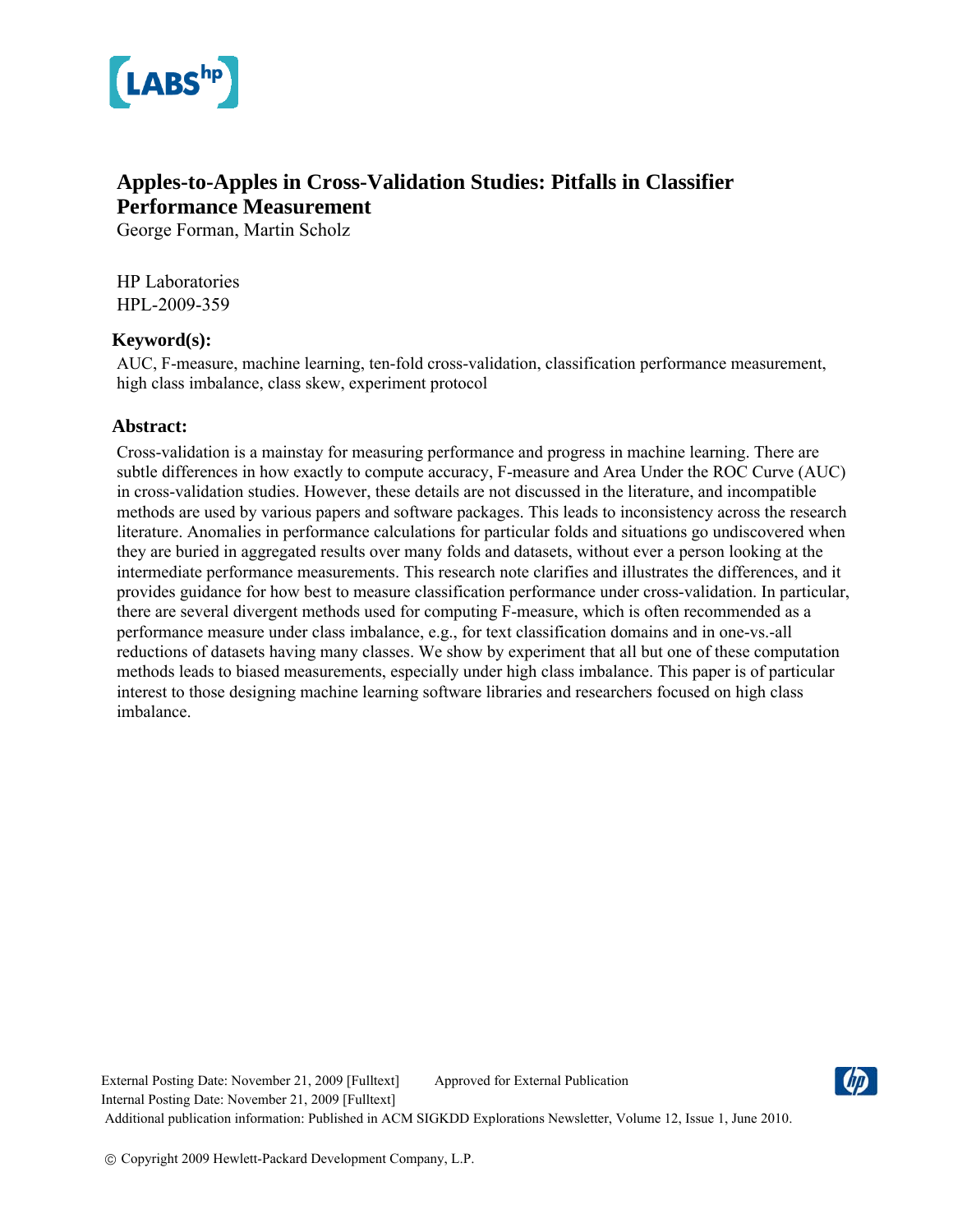# **Apples-to-Apples in Cross-Validation Studies: Pitfalls in Classifier Performance Measurement**

George Forman Hewlett-Packard Labs 1501 Page Mill Rd. Palo Alto, CA 94304 ghforman@hpl.hp.com

## ABSTRACT

Cross-validation is a mainstay for measuring performance and progress in machine learning. There are subtle differences in how exactly to compute accuracy, F-measure and Area Under the ROC Curve (AUC) in cross-validation studies. However, these details are not discussed in the literature, and incompatible methods are used by various papers and software packages. This leads to inconsistency across the research literature. Anomalies in performance calculations for particular folds and situations go undiscovered when they are buried in aggregated results over many folds and datasets, without ever a person looking at the intermediate performance measurements. This research note clarifies and illustrates the differences, and it provides guidance for how best to measure classification performance under cross-validation. In particular, there are several divergent methods used for computing F-measure, which is often recommended as a performance measure under class imbalance, e.g., for text classification domains and in one-vs.-all reductions of datasets having many classes. We show by experiment that all but one of these computation methods leads to biased measurements, especially under high class imbalance. This paper is of particular interest to those designing machine learning software libraries and researchers focused on high class imbalance.

#### Categories and Subject Descriptors

I.5.2 [Pattern Recognition]: Design Methodology— Classifier design and evaluation

## Keywords

AUC, F-measure, machine learning, ten-fold cross-validation, classification performance measurement, high class imbalance, class skew, experiment protocol

### 1. INTRODUCTION

The field of machine learning has benefited from having a few standard performance metrics by which to judge our progress on benchmark classification datasets, such as the Reuters text dataset [5]. Many papers in the published literature have referenced each other's performance numbers in order to establish that a new method is an improvement

Martin Scholz Hewlett-Packard Labs 1501 Page Mill Rd. Palo Alto, CA 94304 scholz@hp.com

or at least competitive with existing published methods. The importance of being able to cite others' performance figures increases over time. As methods and software systems become increasingly complex, it is more difficult for each researcher to meticulously reproduce each others' methods as a baseline against which to compare one's own experiments. But the correctness of citing another's performance breaks down if the performance measures we use are incomparable. This clearly happens when one reports only AUC and another reports only F-measure. But more insidiously, it can also catch us unawares when, say, the AUC in one paper was measured incorrectly or the F-measure was measured in an incompatible way.

F-measure and the Area Under the ROC Curve (AUC) are well-defined, mainstream performance metrics whose definitions can be found everywhere. Likewise, many publications describe the widely accepted practice of crossvalidation for assessing and comparing the quality of classification schemes on a given labeled dataset.

But ironically, there is ambiguity and disagreement about how exactly to compute these two performance metrics across the folds of a cross-validation study.<sup>1</sup> This was first brought to our attention by the number of questions we get from other researchers on how exactly to go about measuring these under cross-validation. Plenty of people figure out one method and do not even notice there is more than one way. Upon further investigation, we could not find the matter addressed in the literature. In fact, our informal survey of articles showed that there is substantial confusion and disagreement on the matter. Not only do different papers use different methods for computing F-measure or AUC, but many do not bother to specify how exactly it was computed. Finally, we have observed troublesome code in some library software that has been used for many experiments (e.g. WEKA [4]), as well as students' research software.

It turns out that there can be substantial disagreement between methods under some test conditions. This paper enumerates the different methods of calculation (Section 2), works through an example to illustrate that the difference can be large (Section 3), and demonstrates that a particular choice for computing F-measure is superior in terms of bias and variance (Section 4).

The method of calculation is particularly important when dealing with class imbalance. A dataset is imbalanced when the classes are not equally represented, i.e., the class of

<sup>&</sup>lt;sup>1</sup>We invite the reader before proceeding to briefly write down how he or she computes these measures under crossvalidation, for comparison with the discussion later.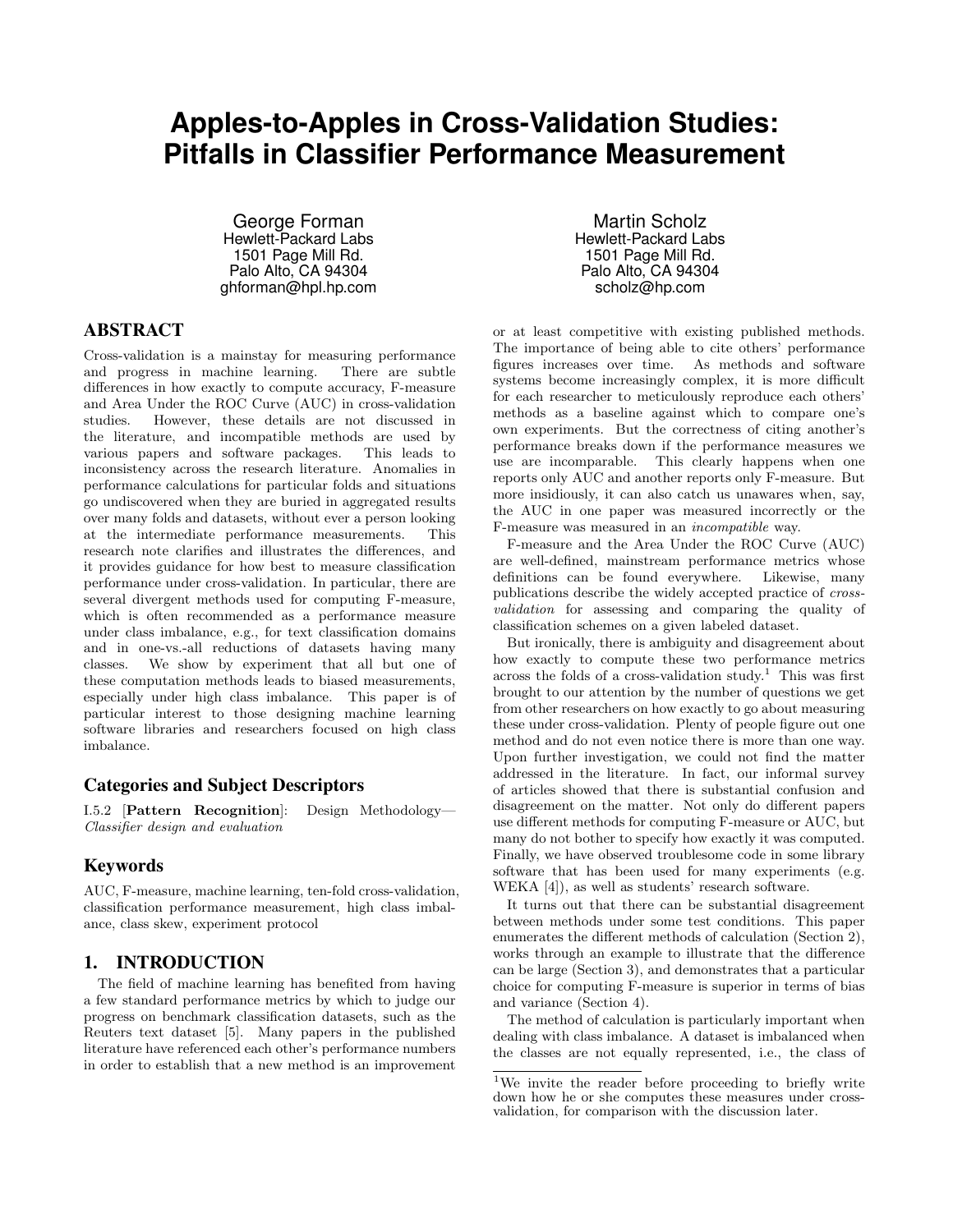interest is rare, which is a common situation in text datasets and is of growing research interest. High class imbalance also occurs when datasets having many classes are factored into a large number of one-vs.-all (OVA) sub-tasks.

# 2. PERFORMANCE MEASURES UNDER CROSS-VALIDATION

In this section we define and distinguish the different methods of calculating the performance scores. Given a labeled dataset and a classification algorithm, the question at hand is how to measure how well the classifier performs on the dataset.

#### 2.1 Formal Notation Preliminaries

Let  $X$  denote our instance space, i.e., a set that covers all instances expressible in our representation. We assume a fixed but unknown distribution D underlying  $\mathcal X$  that determines the probability or density to sample a specific example  $x \in \mathcal{X}$ . Each x is associated with a label from a finite set  $\mathcal{Y}$ .

A hard classifier is a function  $c: \mathcal{X} \rightarrow \mathcal{Y}$ . A learning algorithm is an algorithm that outputs a classifier  $c$  after reading a sequence  $(x_1, y_1), \ldots, (x_t, y_t)$  of t labeled training examples, where each  $x_i \in \mathcal{X}$  is an example from the instance space, and  $y_i \in \mathcal{Y}$  the corresponding label of  $x_i$ .

We will refer to the sequence of examples as the *training* set and make the assumption that each labeled example in that set was sampled i.i.d. from D. The overall goal is to find learning algorithms that are likely to output classifiers with "good" behavior with respect to the same unknown underlying distribution  $D$ . As one important example, we might want a classifier  $c$  to have high *accuracy*,  $P_{(x,y)\sim D}(c(x) = y).$ 

In practice, we clearly have to rely on test sets to assess the performance of a classifier  $c$  with respect to  $D$ . A holdout set or test set T sampled i.i.d. from the same D allows one to compute an estimate of various performance metrics. In this case, it is clearly desirable to use a method that gives unbiased and low variance estimates of the unknown ground truth performance value over the entire space D. Such estimates are based on counts. We focus on binary (hard) classification, where  $\mathcal Y$  consists only of a "positive" and a "negative" label. Each classifier c segments the test set into four partitions, based on both the true label  $y_i$  and the predicted label  $c(x_i)$  for each example  $(x_i, y_i) \in T$ . We will refer to the absolute number of true positives as TP, false positives as FP, false negatives as FN, and true negatives as TN. The test set accuracy is  $(TP + TN)/(TP + TN + FP +$ FN), for example. We explicitly refer to the "ground truth accuracy" where we mean  $P_{(x,y)\sim D}(c(x) = y)$  instead.

The predominant tool for computing estimates of learning algorithm performances is k-fold cross-validation (often 10 fold). It divides the available training data  $T$  into  $k$  disjoint subsets  $T^{(1)}, \ldots, T^{(k)}$  of equal size. Each of the  $T^{(i)}$  sets is used as a test set and is evaluated against a classifier trained from all the other data  $T \setminus T^{(i)}$ . Thus, we can get k different test set performances. Often we report the average of those as the overall estimate for the classifier on that dataset. This process aims to compute estimates that are close to the ground truth performance when running the learning algorithm on the complete set T. But we shall show in the following section that there is a problem with



Figure 1: F-measure as a function of (a) precision and recall, or (b) true positive rate and false positive rate shown assuming 1% positives.

reporting the average F-measure in this way.

We will use superscripts in this paper to refer to values that belong to specific cross-validation folds. For example, the number of true positives of fold  $i$  would be referred to as  $TP^{(i)}$ , the precision of fold j as  $Pr^{(j)}$ .

An option to the cross-validation approach discussed above is stratified cross-validation. The only difference is that it takes care that each subset  $T^{(i)}$  contains the same number of examples from each class  $(\pm 1)$ . This is common practice in the machine learning community, partly as a result of people using integrated learning toolboxes like WEKA [4] or RapidMiner [7] that provide stratification by default in cross-validation experiments. The main advantage of this procedure is that it reduces the experimental variance, which makes it easier to identify the best of the methods under consideration.

#### 2.2 F-measure without Cross-Validation

While error rate or accuracy dominate much of the classification literature, F-measure is the most popular metric in the text classification and information retrieval communities. The reason is that typical text mining corpora have many classes and suffer from high class imbalance. Accuracy tends to undervalue how well classifiers are doing on smaller classes, whereas F-measure balances precision and recall of classifiers on each class.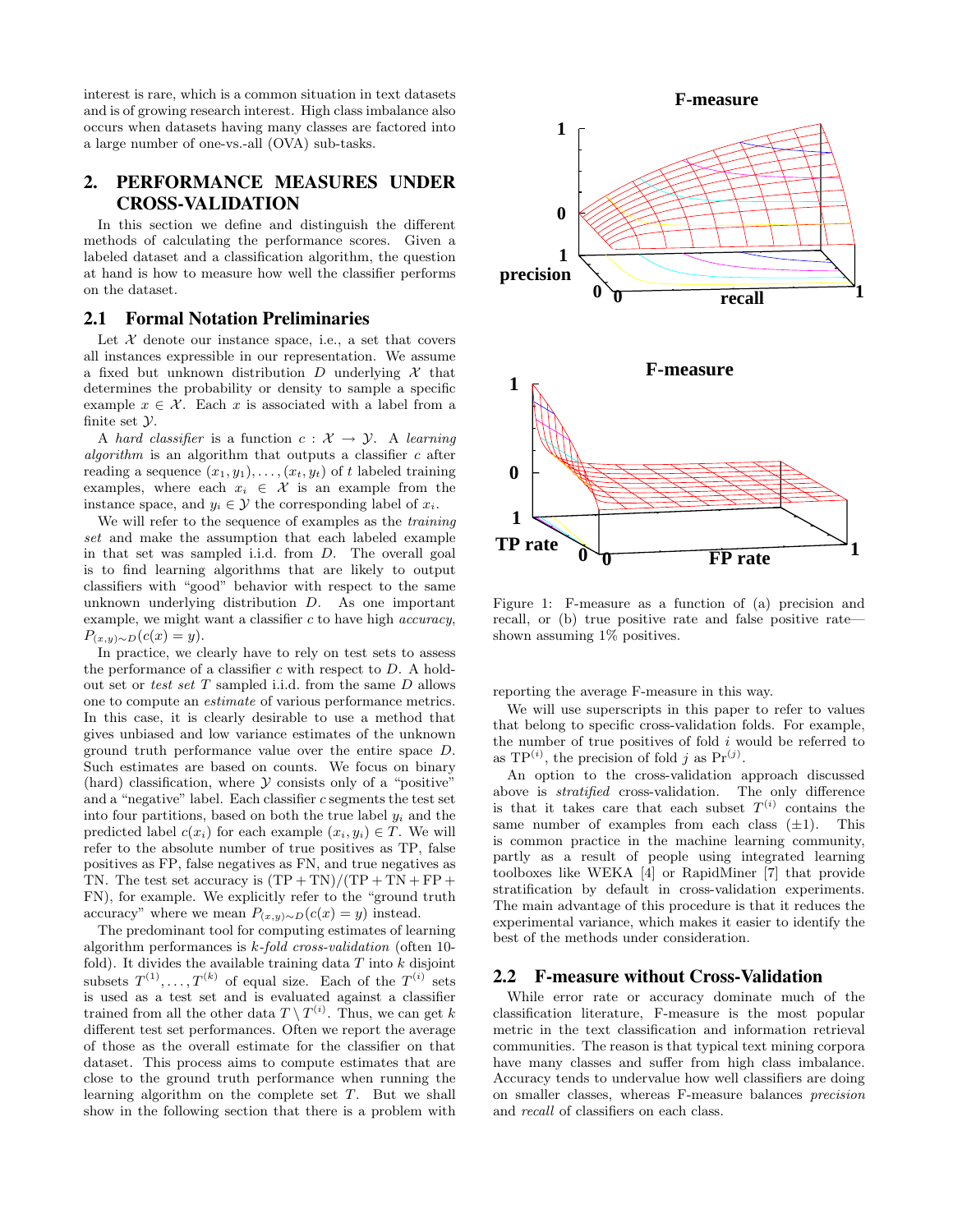Definition 1. The precision Pr and the recall Re of a classifier with TP true positive, FP false positives, and FN false negatives are

$$
Pr := TP/(TP + FP) \text{ and}
$$
  

$$
Re := TP/(TP + FN)
$$

F-measure combines these two into a single number, which is useful for ranking or comparing methods. It can be thought of as an 'and' function: if either precision or recall are poor, then the resulting F-measure will be poor, shown graphically in Figure 1a. Formally, F-measure is the harmonic mean between precision and recall.

Definition 2. The F-measure of a classifier with precision Pr and recall Re is defined as

$$
\mathbf{F} \quad := \quad 2 \cdot \frac{\mathbf{Pr} \cdot \mathbf{Re}}{\mathbf{Pr} + \mathbf{Re}} \tag{1}
$$

Many research papers and software libraries simplify the definition of F-measure as follows:

$$
F = 2 \cdot \frac{Pr \cdot Re}{Pr + Re}
$$
  
= 
$$
2 \cdot \frac{\left(\frac{TP}{TP + FP}\right) \cdot \left(\frac{TP}{TP + FN}\right)}{\left(\frac{TP}{TP + FP}\right) + \left(\frac{TP}{TP + FN}\right)}
$$
  
= 
$$
(2 \cdot TP) / (2 \cdot TP + FP + FN)
$$
 (2)

Thus, it computes F-measure in terms of true positives and false positives. Figure 1b shows this view using the false positive rate and true positive rate on the x- and yaxes. The graph shown assumes 1% positives, resulting in the sharpness of the surface; when negatives abound, any substantial false positive rate will result in low precision.

Exceptions: This simple derivation extends the definition of F-measure to be well-defined (namely, zero) in some situations where precision or recall would have been undefined. Precision is undefined if the classifier makes no positive predictions,  $TP = FP = 0$ . This can happen occasionally, e.g., with a small test set, under high class imbalance if the classifier has a low false positive rate, or if the classifier is uncertain enough in training that it decides to always vote the majority class as a strategy to minimize its loss. Equation (2) is even well-defined (zero) for the unlikely case that a particular test fold has no positives,  $TP = FN = 0$  (recall is undefined) and yet the classifier makes some false positive predictions,  $FP > 0$ . Some test harness software may (silently) throw an exception when a division by zero is encountered, which in some cases may lead to measurements that (silently) leave out any fold for which precision or recall is undefined. More typically, however, zero is substituted whenever precision or recall would result in a division by zero. Whether this is reasonable extension is subject to subsequent discussions. Either way, it is interesting to see that F-measure can smoothly be extended into its undefined regions, and that zero would be the logical value to substitute here.

#### 2.3 F-measure with Cross-Validation

In the previous two sections we separately discussed crossvalidation and F-measure. Most researchers do not consider the combination of these two, the notion of cross-validated F-measure, to be ambiguous. In this section, we will give

a description of three different combination strategies that are all actively used in the literature. Two of these allow for different ways of handling the undefined corner cases, so we end up with a total of five different aggregation strategies altogether. The number of strategies doubles to ten if we consider both unstratified and stratified cross-validation.

All subsequently discussed cases have in common that we train k classifiers, and that we evaluate the classifier  $c^{(i)}$ (which we got in iteration i when training on  $T \setminus T^{(i)}$ ) exclusively on the hold-out set  $T^{(i)}$ . The superscripted terms  $TP^{(i)}$  through  $TN^{(i)}$ ,  $F^{(i)}$ ,  $Pr^{(i)}$ , or  $Re^{(i)}$  refer to the test set performance of  $c^{(i)}$  on  $T^{(i)}$ , as defined in Sections 2.1 and 2.2.

Using the precise notation and framework we have established, we are now in a position to define the three main ways that F-measure results are aggregated across the k folds of cross-validation.

1. We start with the case of simply averaging F-measure. In each fold, we record the F-measure  $F^{(i)}$  and compute the final estimate as the mean of all folds:

$$
F_{\mathbf{avg}} := \frac{1}{k} \cdot \sum_{i=1}^k F^{(i)}
$$

2. Alternately, one can average precision and recall across the folds, using their final results to compute Fmeasure according to Equation 1:

$$
\Pr := \frac{1}{k} \cdot \sum_{i=1}^{k} \Pr^{(i)}
$$

$$
\text{Re} := \frac{1}{k} \cdot \sum_{i=1}^{k} \text{Re}^{(i)}
$$

$$
F_{\text{pr}, \text{re}} := 2 \cdot \frac{\Pr \cdot \text{Re}}{\Pr + \text{Re}}
$$

3. Instead, one can total the number of true positives and false positives over the folds, then compute F-measure according to either Equations 1 or 2:

$$
TP := \sum_{i=1}^{k} TP^{(i)}
$$
  
\n
$$
FP := \sum_{i=1}^{k} FP^{(i)}
$$
  
\n
$$
FN := \sum_{i=1}^{k} FN^{(i)}
$$
  
\n
$$
F_{\mathbf{tp}, \mathbf{fp}} := (2 \cdot TP) / (2 \cdot TP + FP + FN)
$$

Exceptions: As discussed above, in some folds we might encounter the problem of undefined precision or recall. Let  $V^{(i)} := 1$  if  $Pr^{(i)}$  and  $Re^{(i)}$  are *both* defined, and  $V^{(i)} := 0$ , otherwise. Precision will be undefined whenever a classifier  $c^{(i)}$  does not predict any of the test examples in fold  $T^{(i)}$ as positive. Recall can be undefined only if a fold does not contain any positives. This cannot happen with stratified cross-validation, unless the number of folds exceeds the number of positives, and it is considered rare for unstratified cross-validation.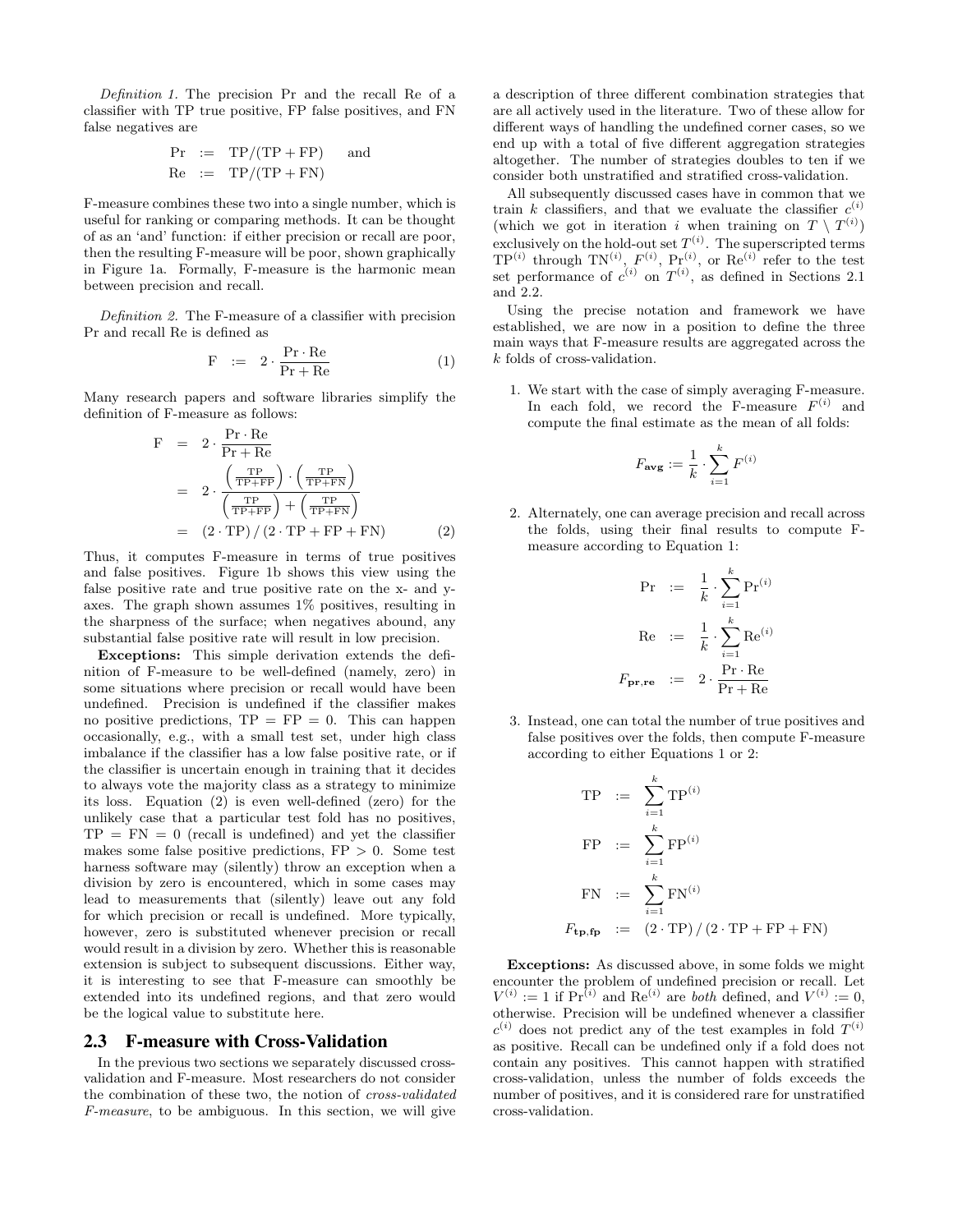One strategy for overcoming this problem is to substitute zero based on a reformulation of F-measure; see Equation (2). We will use this as the default interpretation throughout the paper, so  $F^{(i)} := 0$  when  $V^{(i)} = 0$ .

An alternative is to declare any folds having undefined precision and recall as being invalid measurements and simply skip them. The folly of such a choice will be exposed in a later section. This might happen as an unintended consequence of the software throwing an exception. We will add a tilde to  $F_{\text{avg}}$  or  $F_{\text{pr},\text{re}}$  whenever we refer to this latter computation. For example, the definition above then becomes

$$
\tilde{F}_{\mathbf{avg}} := \frac{1}{\sum_{i=1}^k V^{(i)}} \cdot \sum_{i=1}^k F^{(i)}
$$

#### 2.4 Error Rate, Accuracy, and AUC

Accuracy and error rate do not have an equivalent problem under cross-validation: you get the same result whether you compute accuracy on each fold and then average, or if you tally the error count and then compute the accuracy rate just once at the end. Thus, the problem has not been a concern for many learning papers that have historically measured performance based only on error-rate or accuracy.

By contrast, AUC under cross-validation can be computed in two incompatible ways. The first is to sort the individual scores from all folds together into a single ROC curve and then compute the area of this curve, which we call  $AUC<sub>merge</sub>$ . The other is to compute the AUC for each fold separately and then average over the folds:

$$
AUC_{\textbf{avg}} := \frac{1}{k} \cdot \sum_{i=1}^{k} AUC^{(i)}
$$

The problem with  $AUC<sub>merge</sub>$  is that by sorting different folds together, it assumes that the classifier should produce well-calibrated probability estimates. Usually a researcher interested in measuring the quality of the probability estimates will use Brier score or such. By contrast, researchers who measure performance based on AUC typically are unconcerned with calibration or specific threshold values, being only concerned with the classifier's ability to rank positives ahead of negatives. So,  $AUC<sub>merge</sub>$  adds a usually unintended requirement on the study: it will downgrade classifiers that rank well if they have poor calibration across folds, as we illustrate in Section 3.2.

WEKA [4] as of version 3.6.1 uses the  $AUC<sub>merge</sub>$  strategy in its Explorer GUI and in its Evaluation core class for cross-validation, but uses  $AUC_{\text{avg}}$  in its Experimenter interface.

Exceptions: Although traditionally not a problem, if there were any fold containing no positives, it would be impossible to compute AUC for that fold. Under stratified cross-validation, this can never be a problem. But without stratification—such as in a multi-label setting—and with great imbalance for some of the classes, this problem could arise. In this situation, some software libraries may fail altogether, others may silently substitute a zero or skip such folds.



Figure 2: Class imbalance and minority class size for a variety of binary classification tasks in the literature  $[1,2,5,6]$ .

## 3. ILLUSTRATION

Here we provide specific examples of cross-validation results that show wide disparity in performance, depending on the method of calculation. We begin with F-measure and follow with AUC. We use only four folds in order to simplify the exposition and reduce visual clutter; however, the disparity among the methods can be even more pronounced with normal 10-fold cross-validation or with higher numbers of folds. We use stratified cross-validation, although more extreme results could be demonstrated for unstratified situations where recall may sometimes be undefined. We chose examples that avoid all corner cases to be more convincing potentially (later we shall come back to the matter). The performance statistics are the actual results of a linear SVM (WEKA[4] SMO implementation with options -M -N 2 for Platt scaling) on binary text classification tasks drawn originally from Reuters (dataset re0 in [2]).

The examples here are demonstrated using highly imbalanced tasks in order to emphasize the disparity. The degree of imbalance we consider  $(1\%$  positives and  $2.5\%$ ) is not uncommon in text studies or in research that focuses on imbalance. Figure 2 shows the imbalance and the number of examples of the minority (positive) class for a set of binary tasks drawn from the old Reuters benchmark [5], the new Reuters RCV1 benchmark [6], 19 multiclass text datasets [2], and a collection of UCI and other datasets used in imbalance research [1].

#### 3.1 F-measure

Table 1 shows the detailed numbers for each fold of a stratified cross-validation on a task having 1% positives out of 1504 data rows. This degree of class imbalance is considered challenging, especially for the small number of positives. Nonetheless, such small classes do appear among text and UCI benchmarks, and our purpose here is simply to illustrate a real example where the methods differ substantially.

In the table, we see the classifier made a relatively large number of false positive errors on the last two folds, leading to poor precision for those folds. Whenever precision or recall is low, then F-measure will also be low for those folds. Averaging the four per-fold F-measures, we get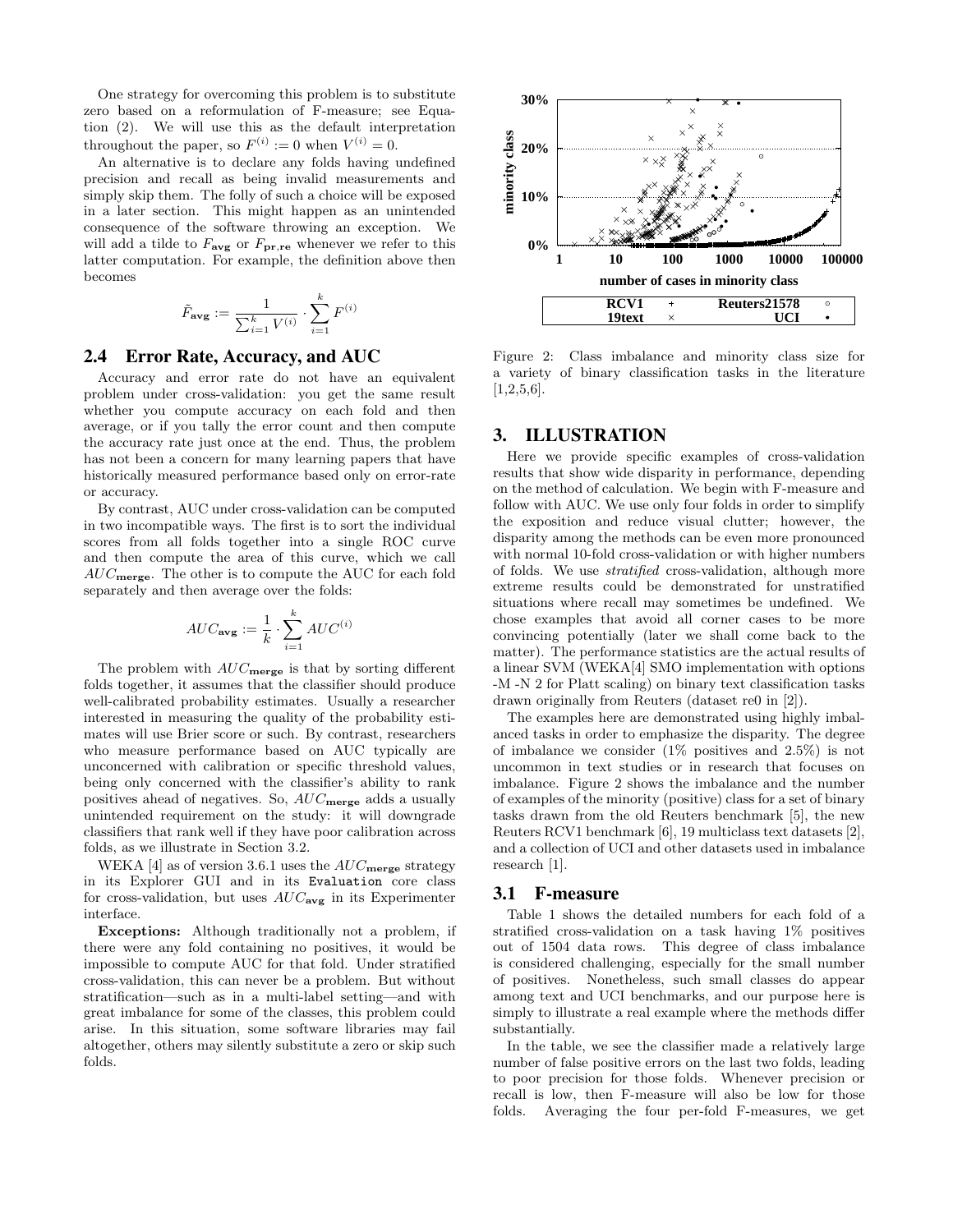Table 1: Example 4-fold stratified cross-validation shows F-measure can differ widely depending on how it is computed.

| 3       | 372  |    |                         | 13 |           | 24%                     | 100% | 38%                          |  |
|---------|------|----|-------------------------|----|-----------|-------------------------|------|------------------------------|--|
| 4       | 372  |    |                         |    |           | 38\%                    | 75%  | 50%                          |  |
| Totals: | 1489 | 15 | 14                      | 19 | Averages: | 60\%                    | 94%  | $69\%$<br>$F_{\mathbf{avg}}$ |  |
|         |      |    | 58\% $F_{\text{tp,fp}}$ |    |           | 73\% $F_{\text{pr,re}}$ |      |                              |  |

Table 2: A second example where the F-measure calculation methods disagree because the classifier predicted no positives on the second fold. Precision here(†) is set to zero to avoid division by zero; the metrics with a tilde instead skip this fold.

| Fold           | Negatives | Positives                | TP             | FP |           | Precision                     | Recall  | F-measure |                 |  |  |
|----------------|-----------|--------------------------|----------------|----|-----------|-------------------------------|---------|-----------|-----------------|--|--|
|                | 372       | 4                        | ົ              | 0  |           | 100%                          | 50%     | $67\%$    |                 |  |  |
| $\overline{2}$ | 372       | 4                        | 0              | 0  |           | $0\%$ <sup>+</sup>            | $0\%$   | $0\%$     |                 |  |  |
| 3              | 372       | 4                        | $\overline{4}$ |    |           | 100%                          | $100\%$ | 100%      |                 |  |  |
| 4              | 372       | 4                        | 4              |    |           | 100%                          | $100\%$ | 100%      |                 |  |  |
| Totals:        | 1488      | 16                       | 10             | 0  | Averages: | 75%                           | 63\%    | $67\%$    | $^{\prime}$ avg |  |  |
|                |           | $77\% \; F_{\rm tp, fp}$ |                |    |           | $68\% \; F_{\rm pr,re}$       |         | 89%       | F<br>'avg       |  |  |
|                |           |                          |                |    |           | $91\%~\tilde{F}_{pr, \rm re}$ |         |           |                 |  |  |

 $69\%$   $F_{\text{avg}}$ . But if we instead average the precision and recall columns, then any especially low precision or recall value is smoothed over, rather than accentuated. Thus, even with the very poor 24% precision on one fold, the average precision and average recall are moderate, yielding 73%  $F_{\mathbf{pr},\mathbf{re}} = 2 \times \frac{0.60 \times 0.94}{0.60 + 0.94}$ , which is significantly higher than  $F_{\text{avg}}$ . Finally, if we tally up the true positives and false positives across the folds (at lower left) and then compute F-measure from these, we get 58%  $F_{\text{tp,fp}} = \frac{2 \times 14}{2 \times 14 + 19 + 1}$ , which is much lower than  $F_{\text{avg}}$ . This illustrates that the difference can be large:  $F_{\text{pr},\text{re}} = 1.26 \times F_{\text{tp},\text{fp}}$ . In Section 4 we characterize the bias and variance of each, showing which is actually the better estimator.

For a different class (shown in Table 2) having exactly 4 positives in each of the four folds (1% positive), we found the classifier happened to make no positive predictions for one of the folds. This led to an undefined precision and penalized the classifier with zero F-measure for that fold, although generally the classifier performed well on the other folds. Finally there is the option to skip any folds that lead to undefined precision. These variants are marked with a tilde. Naturally, they assign better scores for having effectively removed a difficult fold from the test set. This naturally leads to a strong positive bias in the scoring function:  $\tilde{F}_{\mathbf{pr},\mathbf{re}} = 1.34 \times F_{\mathbf{pr},\mathbf{re}}$ .

### 3.2 AUC

Next we turn to the Area Under the ROC Curve. The primary issue in this case is that the soft score outputs from each of the fold classifiers are not necessarily calibrated with one another. For example, we conducted 4-fold stratified cross-validation of the same dataset for a different class dichotomy having 38 positives (2.5%). The AUC scores for each fold were 96%, 91%, 94% and 87%, which yield an average of 92%  $AUC_{\text{avg}}$ . But these four classifiers were not calibrated with each other, as we illustrate in Figure 3. The left graph shows the false positive rate vs. the classifier score threshold and the right graph shows the same for true positive rate. (The x-axis is log-scale, with '0' set at the smallest score of the classifier.) Notably, only two of the folds happen to align; two other curves are greatly shifted horizontally. Thus, when the soft scores of all four folds are sorted together to form one ROC curve, its overall score is only  $80\%$   $AUC$ <sub>merge</sub>. Unless the classifier is calibrated to output probabilities rather than just scores with some threshold, it is not meaningful to compare the scores from different folds. Note that this also applies for ranking metrics such as Precision at 20 and Mean Average Precision; such metrics need to be computed separately for each fold and then averaged. If, on the other hand, the classifiers are intended to be calibrated and one wishes to penalize methods that produce inferior calibration, then one may sort all soft classifier outputs together and then compute the metric. Our purpose here is, again, simply to illustrate a substantial difference.

#### 4. F-MEASURE BIAS AND VARIANCE

Here we address the following questions:

- Why do we expect cross-validated F-measure results to be biased?
- Do the different methods for estimating F-measure introduce different kinds of biases?
- Which method introduces the lowest bias in absolute terms and has the lowest variance?
- How do bias and variance change under class imbalance and changing target F-measures?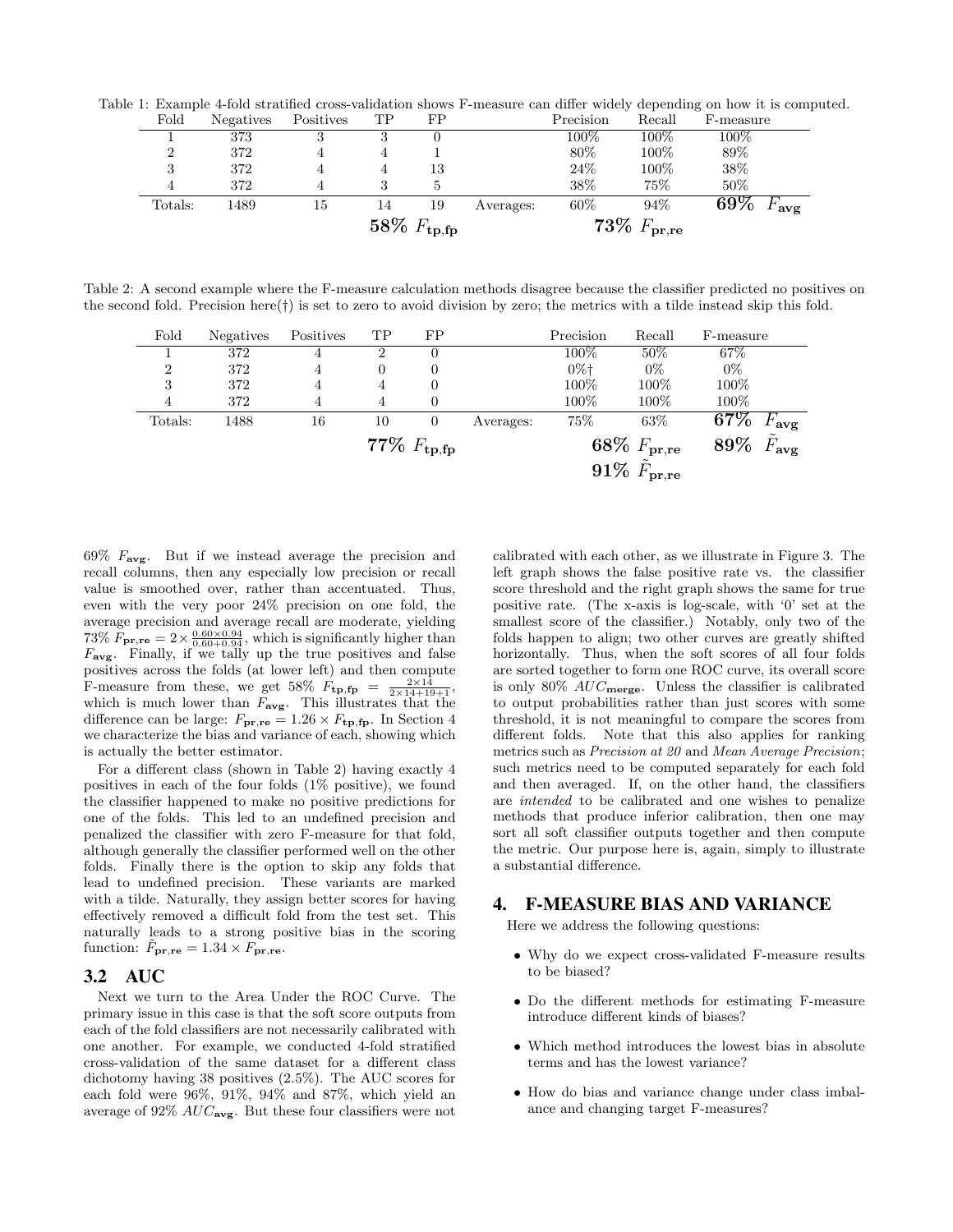

Figure 3: (a) Classifier false positive rate vs. output score. (b) true positive rate vs. output score.

#### 4.1 Why We Expect Biased Results

Before stepping into the details, we want to discuss why F-measure is prone to biased estimates.

To this end, let us first study the behavior of accuracy. Accuracy tends to be "naturally" unbiased, because it can be expressed in terms of a binomial distribution: A "success" in the underlying Bernoulli trial would be defined as sampling an example for which a classifier under consideration makes the right prediction. By definition, the success probability is identical to the accuracy of the classifier. The i.i.d. assumption implies that each example of the test set is sampled independently, so the expected fraction of correctly classified samples is identical to the probability of seeing a success above. Averaging over multiple folds is identical to increasing the number of repetitions of the Binomial trial. This does not affect the posterior distribution of accuracy if the test sets are of equal size, or if we weight each estimate by the size of each test set.

In contrast, F-measure has the drawback that it cannot be broken down into F-measures of arbitrary example subsets. Referring to Equation (2), it can easily be seen that the impact of an individually sampled example on the overall estimate depends on which other examples are already part of the test set. This prohibits an exact computation of global F-measure in terms of the F-measures of each fold of a cross-validation. Having random variables in the denominator adds complexity, basically a form of "context dependencies." The averaged result will usually change whenever we swap examples between the test sets of folds, even when assuming we get the exact same classifier for all

folds. Equation (2) illustrates that F-measure is concave in the number of true positives  $TP$ , and steepest near  $TP = 0$ . Especially under class imbalance, missing even a single true positive (compared to expectation based on the ground truth contingency table) might reduce the F-measure of a crossvalidation fold substantially. In contrast, including an extra true positive has a much lower impact, so the overall bias is negative. Clearly, this is an unpleasant property under cross-validation.

Quantifying the bias for the methods considered in this paper analytically is a hard problem. Running simulations is comparably simple, and offers equally valuable insights into the problem.

#### 4.2 Details of the Simulation

We repeatedly simulated 10-fold cross-validation over a dataset with 1000 cases: 900 training and 100 testing for each fold. The performance of the binary classifier was simulated such that it had controlled ground-truth F-measure, with its precision exactly equal to its recall. Thus, we can postulate a classifier with 80% F-measure that exhibits 80% precision and 80% recall in ground-truth. For generating our simulated test set results, we first allocate the positives and negatives to the folds, either stratified or randomly for unstratified. Then within each fold we sample from the binomial distribution to determine the number of its positives that become true positives and the number of its negatives that become false positives. There is no expensive learning step required. By repeating the simulation a million times, we were able to determine the distribution of scores generated for each of the five methods of computing Fmeasure. This experiment methodology simplifies matters for two reasons. First, it gives us a notion of ground truth, as we know the correct outcome beforehand (the groundtruth F-measure). We clearly want a validation method that reports the ground truth with no bias or very little bias as well as low variance. Second, under the i.i.d. assumption and given the "ground truth" contingency table of our classifiers, we can assess the bias and variance of each method.

In our simulations, we evaluated scenarios with 1% to 25% of the cases being positive. Since there are only 1000 cases, at 1% there are just 10 positives in the dataset. This extreme case is intentional in order to bring out the exceptional behavior when no positives are predicted in some folds occasionally. Clearly most researchers would avoid drawing any conclusions with so few positives in their dataset. But there are two major exceptions. First, in the medical domain, conclusions about classifiers are often drawn on datasets having very few cases; for example, the heavily studied Leukemia dataset by Golub et al. [3] has just 74 examples divided unevenly in four classes. Second, some machine learning research that focuses on learning under class imbalance draws conclusions from studies on many different datasets or classification tasks having a small number of positives each. It is hoped that when aggregated over many imbalanced tasks, the superior classifiers will become known. In order for these conclusions to be accurate and comparable across the literature, it would be important to measure F-measure correctly even under what some might call extreme situations. And, of course, when writing software we cannot control all the test situations to which it may later be put.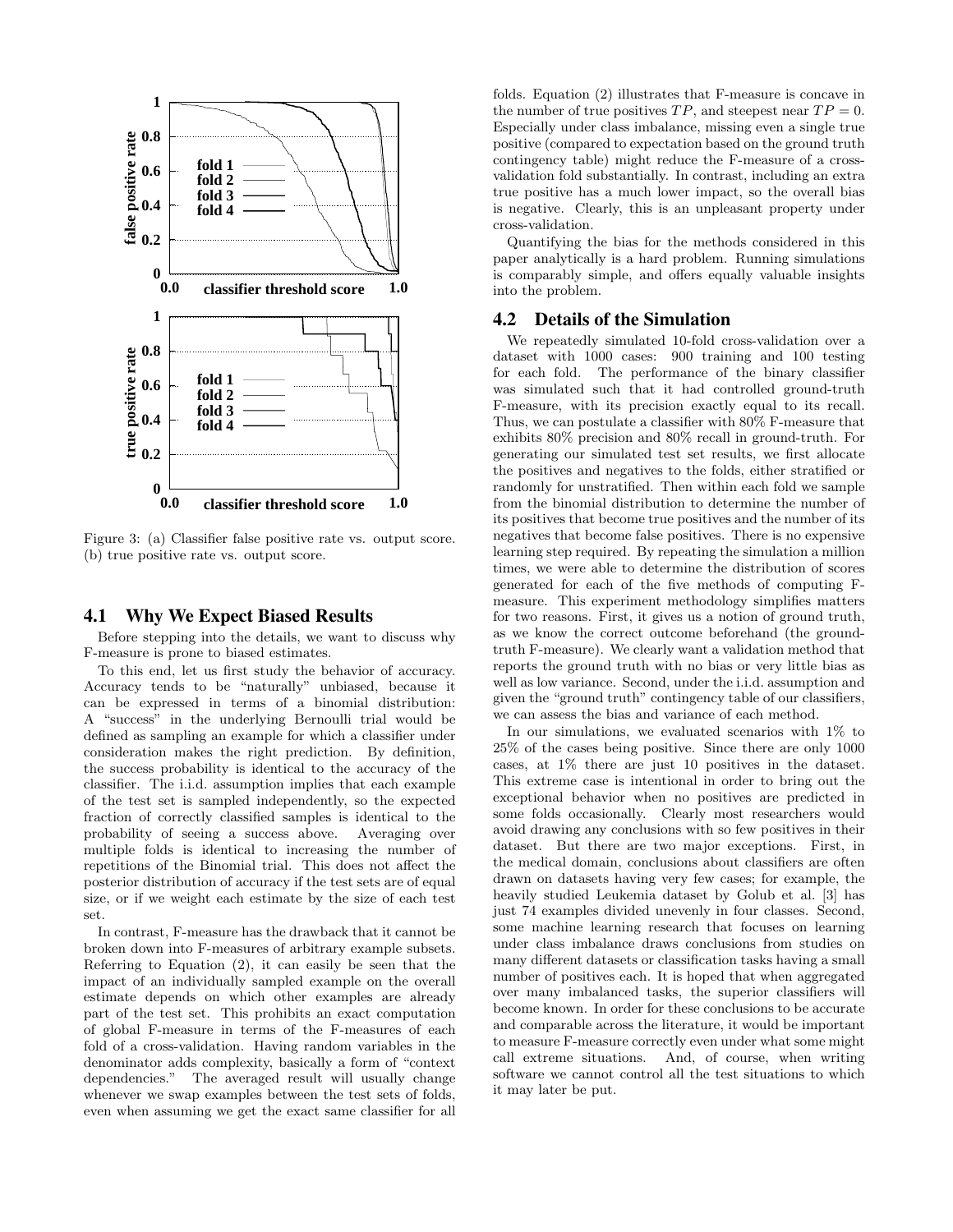

Figure 4: Bias under stratified 10-fold cross-validation.

#### 4.3 Simulation Results

Figure 5 shows the relative bias of each method under 10-fold stratified cross-validation with a classifier having exactly 80% F-measure in ground-truth. Only one method is almost perfectly unbiased,  $F_{tp,fp}$ , and therefore it is the recommended way to compute F-measure. This is the fundamental result of this analysis. We go on to offer intuition for the biases of the other methods. The x-axis varies the class prior from 1% to 5% positives in order to illustrate different effects. As we move to the left, a greater proportion of test folds have undefined precision: the two methods that in these situations substitute zero (the minimum possible F-measure) have a negative bias,  $F_{\textbf{avg}}$  and  $F_{\textbf{pr},\textbf{re}}$ ; whereas the two methods that instead skip such folds have a positive bias,  $F_{\text{avg}}$  and  $F_{\text{pr},\text{re}}$ . Recall that substituting zeros is not an arbitrary decision: The function converges to 0 as we approach any point that has an undefined precision or recall. So 0 is the correct value here, and the negative bias might be a bit surprising at first. The reason for this lies in the concave shape of the F-measure function, see Section 4.1.

As we move to the right, folds with undefined precision occur less often, and so the distinction disappears between like pairs of lines. At the right, the  $F_{\mathbf{pr}, \mathbf{re}}$  method has a relative bias  $\geq +1\%$ , and the  $F_{\text{avg}}$  method has a smaller negative bias. Why? Since F-measure operates like an and-function between precision and recall, any fold having by random variation especially low precision or low recall will receive a low  $F^{(i)}$  score. Given 10-folds, there are ten chances to get an especially low  $F^{(i)}$  score by chance, bringing  $F_{\text{avg}}$  down on average; in contrast, averaging the precision and recall over the ten folds generally results in less extreme values from which their harmonic mean  $F_{\text{pr},\text{re}}$  is computed. Thus,  $F_{\mathbf{pr},\mathbf{re}}$  is far less likely to have an especially low precision or recall score, and it shows a substantial positive bias.

Next we examine how the bias depends on the groundtruth F-measure, which we vary from 60% to 95%. The three panels in Figure 6 show the results of 10-fold stratified crossvalidation for datasets having 1%, 5%, and 25% positives. For each dataset, as the ground-truth F-measure declines, the bias of each method generally becomes more extreme. Figure 7 shows the same for unstratified 10-fold cross-



Figure 5: Bias under unstratified 10-fold cross-validation.

validation. The y-axis is held the same, except for the leftmost dataset where the range of bias is greatly increased (note its y-axis). Without stratification, undefined precision and, rarely, undefined recall can affect the measurements, as described previously. Already with the 5% positive dataset we see the zero-substitution methods  $F_{\text{avg}}$  and  $F_{\text{pr},\text{re}}$  have substantial negative bias. (In the rightmost graph with 25% positives,  $F_{\mathbf{pr},\mathbf{re}}$  and  $\tilde{F}_{\mathbf{pr},\mathbf{re}}$  are not visible as they are overlaid atop  $F_{\text{tp},\text{fp}}$ .) To cover all these situations,  $F_{\text{tp},\text{fp}}$  is clearly the preferred method.

Finally we want to discuss the bias of  $F_{tp,fp}$ . The same argument of F-measure being concave applies here, and explains a (very small) negative bias. We repeatedly sample from a ground truth contingency table (our simulation) and then average the biases. Underestimating the fraction of true positives has a higher impact than overestimating it, especially near 0. The main difference between  $F_{tp,fp}$  and the methods that average cross-validation folds is that the former avoids the highly non-linear regions of the F-measure functions near 0 by considering aggregates. This reduced the bias by two orders of magnitude in our experiments.

Having analyzed the bias, we now turn to variance. Figure 8 shows the standard deviation relative to the ground-truth F-measure. At 5% positives and more we see that  $F_{tp,fp}$  shows least variance. Although it does not always show the least variance at 1%, the other methods here are unacceptably biased.

#### 5. DISCUSSION AND CONCLUSIONS

The upshot of the empirical analysis is that (a)  $F_{\text{tp,fp}}$ is the by far most unbiased method and should be used for computing F-measure, and (b) this distinction becomes important for greater degrees of class imbalance as well as for less accurate classifiers. The  $F_{\text{avg}}$  method, which is in common use, penalizes methods that may occasionally predict zero positives for some test folds. This causes an unintentional and undesired bias in some research literature to prefer methods that err on the side of producing more false positives. This is naturally of greater concern for researchers who are focused on studying class imbalance. But it should also be of concern to software programmers, whose software may someday be used in class imbalanced situations, and to researchers studying large numbers of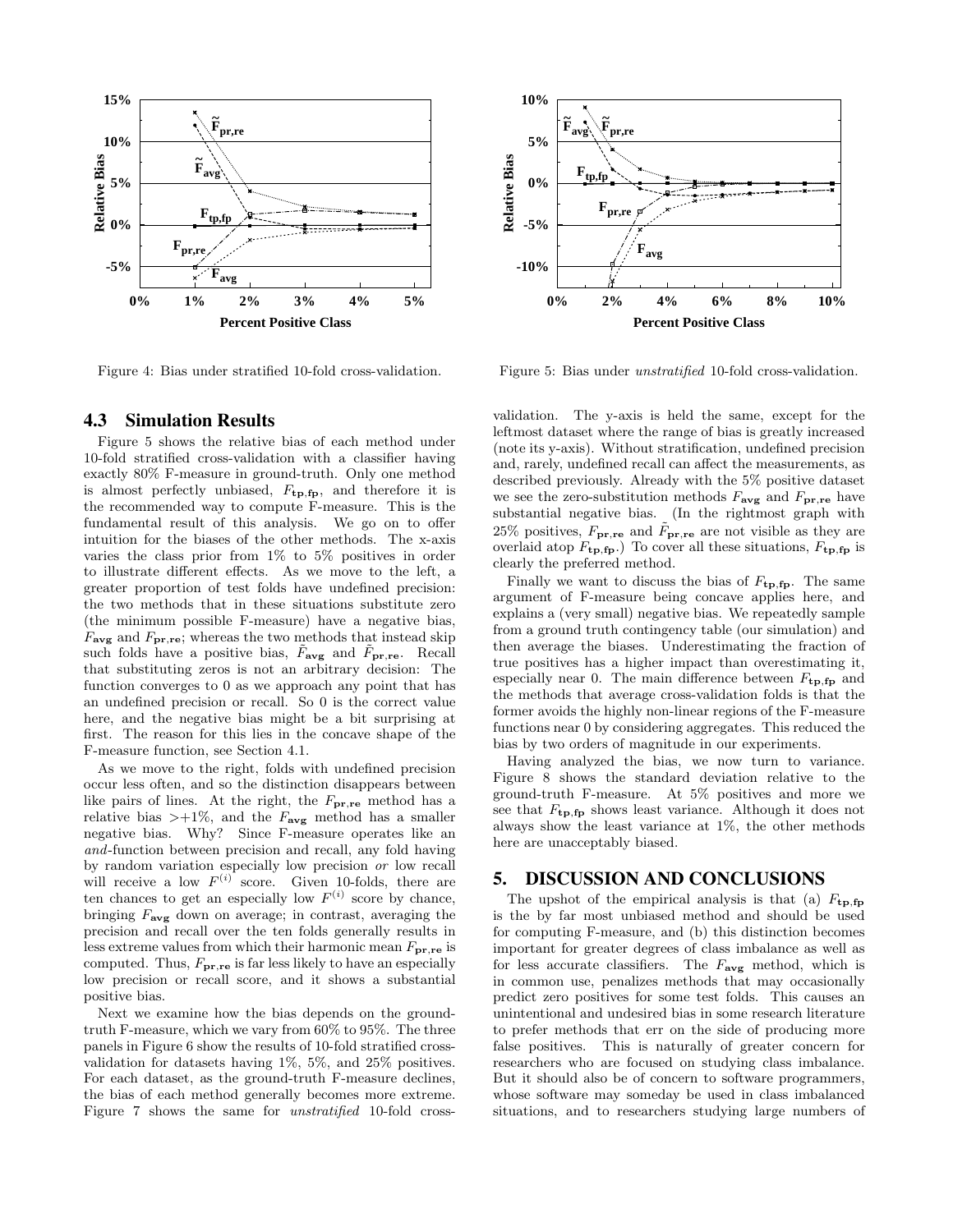

Figure 6: Relative bias under stratified 10-fold cross-validation.



Figure 7: Relative bias under unstratified 10-fold cross-validation.



Figure 8: Relative Standard Deviation under stratified 10-fold cross-validation.